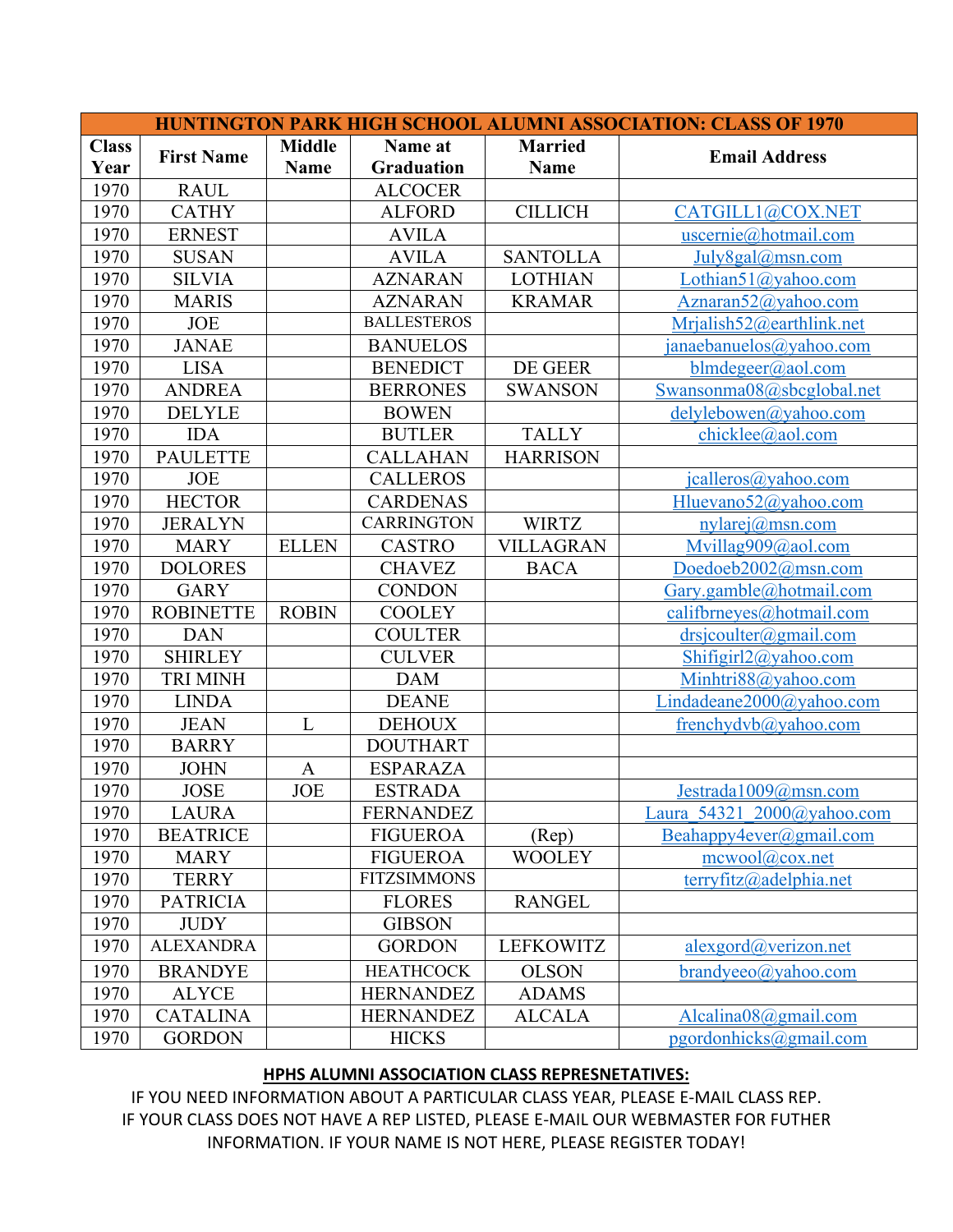| 1970 | <b>MARICELA</b>  |            | <b>HOYOS</b>      | <b>HOYOS</b>      | marihofa@yahoo.com.mx                 |
|------|------------------|------------|-------------------|-------------------|---------------------------------------|
| 1970 | <b>SALLY</b>     |            | <b>IBANEZ</b>     |                   | Sally0310@verizon.net                 |
| 1970 | <b>ALBERT</b>    |            | <b>JORDAN</b>     |                   |                                       |
| 1970 | <b>BERNICE</b>   |            | <b>KRANZELIC</b>  | <b>JONES</b>      |                                       |
| 1970 | <b>RUDIE</b>     |            | <b>KOOPMANS</b>   | <b>GARCIA</b>     | rudieg@gmail.com                      |
| 1970 | <b>KAREN</b>     | <b>EVE</b> | <b>KUESTER</b>    | <b>NITAO</b>      | macysgiftvalleyriver@fds.com          |
| 1970 | <b>NAOMI</b>     |            | <b>LAMBAREN</b>   | <b>FORESMAN</b>   | naomiforesman@gmail.com               |
| 1970 | <b>GLYNN</b>     |            | <b>LAURENT</b>    |                   |                                       |
| 1970 | <b>REBECCA</b>   |            | <b>LEDESMA</b>    | <b>IGNATOWSKI</b> |                                       |
| 1970 | <b>NANCY</b>     |            | <b>LIM</b>        |                   | Starlight5216@aol.com                 |
| 1970 | <b>IRMA</b>      |            | <b>LOPEZ</b>      | <b>CRABTREE</b>   | Irmatq5253@sbcglobal.net              |
| 1970 | <b>MERCY</b>     |            | <b>LOPEZ</b>      | <b>DE SANTOS</b>  | Mercypvmex $6$ @aol.com               |
| 1970 | <b>FRANK</b>     |            | <b>MARTINEZ</b>   |                   | $Fm90201$ ( $\partial$ aol.com        |
| 1970 | <b>ROSIE</b>     |            | <b>MARTINEZ</b>   | <b>LOBATO</b>     | alwaysarose@aol.com                   |
| 1970 | <b>RENE</b>      |            | <b>MARTINEZ</b>   | <b>MERAS</b>      | Rene.meras@yahoo.com                  |
| 1970 | <b>SUSIE</b>     |            | <b>MARTINEZ</b>   |                   | susietsd@hotmail.com                  |
| 1970 | <b>GARY</b>      |            | <b>MILLIS</b>     |                   | $\frac{gary}{mills(\omega)}$ mail.com |
| 1970 | <b>LOUIS</b>     |            | <b>MONTES</b>     |                   |                                       |
| 1970 | <b>BRAULIO</b>   |            | <b>MONTESINO</b>  |                   | $b$ montesino@yahoo.com               |
| 1970 | <b>JUANTA</b>    |            | <b>MUNOZ</b>      | <b>LUCAS</b>      | joejuanitaluc@yahoo.com               |
| 1970 | <b>RENEE</b>     |            | <b>MURILL</b>     | <b>HARMON</b>     | Ottodog45@aol.com                     |
| 1970 | <b>STELLA</b>    |            | <b>MURO</b>       | <b>CIPRES</b>     | smcipres@sbcglobal.net                |
| 1970 | <b>GARY</b>      |            | <b>NUNNERY</b>    |                   | $Let it is number (a) valo.$          |
| 1970 | <b>STEVE</b>     |            | <b>NUNEZ</b>      |                   | stevelhbr@aol.com                     |
| 1970 | <b>FRED</b>      |            | <b>OLIVER</b>     |                   | starmanlivshere@hotmail.com           |
| 1970 | <b>ALBERT</b>    |            | <b>PARKHILL</b>   |                   | parkonahill@aol.com                   |
| 1970 | <b>MARTHA</b>    |            | <b>PONCE</b>      |                   | $purasyg(a)$ att.net                  |
| 1970 | <b>JOSEPH</b>    |            | <b>RAYA</b>       |                   | JJRAYA1@HOTMAIL.COM                   |
| 1970 | <b>OSCAR</b>     |            | <b>RINCON</b>     |                   | oschere@aol.com                       |
| 1970 | <b>DARRELL</b>   |            | <b>RIPPY</b>      |                   |                                       |
| 1970 | <b>REBECCA</b>   |            | <b>RODRIGUEZ</b>  |                   | Gmomma7@hotmail.com                   |
| 1970 | <b>ERNESTINE</b> | TINA       | <b>ROMERO</b>     | <b>ANDERSON</b>   | Tander731@yahoo.com                   |
| 1970 | <b>RODOLFO</b>   |            | <b>ROMERO</b>     |                   | $revrom(a)$ iwon.com                  |
| 1970 | <b>JIM</b>       |            | <b>ROOT</b>       |                   | $iroot(a)$ avhsd.org                  |
| 1970 | <b>ARLENE</b>    |            | <b>ROYBAL</b>     | <b>SCHAEFFER</b>  | cabosamba@netzero.net                 |
| 1970 | <b>CAROL</b>     |            | <b>SHELDON</b>    | SHELDON-YBARRA    | carolshyb@mmn.com                     |
| 1970 | <b>GREGORY</b>   |            | <b>SIMS</b>       |                   | Sirsims52@yahoo.com                   |
| 1970 | <b>LINDA</b>     |            | <b>SMITH</b>      | LIMBAUGH-BIGGS    | lindabiggs@volcano.net                |
| 1970 | <b>DAVID</b>     |            | <b>SYNDER</b>     |                   | benconga@earthlink.net                |
| 1970 | <b>SANDY</b>     |            | <b>STEPHENSON</b> | <b>BARKER</b>     | Sandy2907@charter.net                 |
| 1970 | <b>SANDY</b>     |            | <b>TORRENCE</b>   | <b>JONES</b>      | Carrol2859@yahoo.com                  |
| 1970 | <b>KLAUS</b>     |            | <b>WENDEL</b>     |                   | klauswendel@prodigy.net               |

## HPHS ALUMNI ASSOCIATION CLASS REPRESNETATIVES:

IF YOU NEED INFORMATION ABOUT A PARTICULAR CLASS YEAR, PLEASE E-MAIL CLASS REP. IF YOUR CLASS DOES NOT HAVE A REP LISTED, PLEASE E-MAIL OUR WEBMASTER FOR FUTHER INFORMATION. IF YOUR NAME IS NOT HERE, PLEASE REGISTER TODAY!